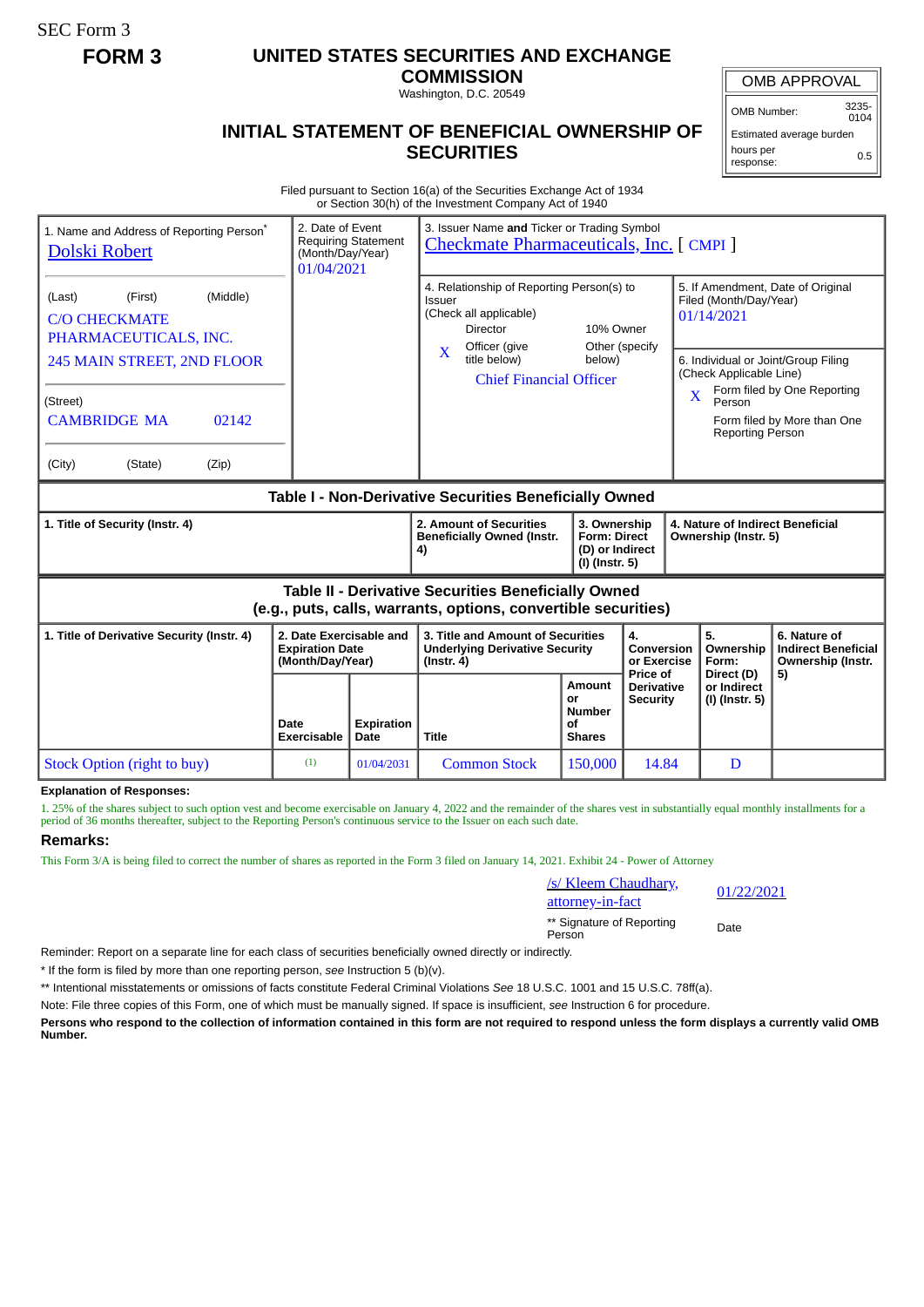The undersigned hereby constitutes and appoints each of Barry Labinger, Kleem Chaudhary and Katherine Eade, signing singly, and with full power of substitution, the undersigned's true and lawful attorney-in-fact to:

 (1) execute for and on behalf of the undersigned, in the undersigned's capacity as officer and/or director of Checkmate Pharmaceuticals, Inc., a Delaware corporation (the "Company"), from time to time the following U.S. Securities and Exchange Commission ("SEC") forms: (i) Form ID, including any attached documents (such as Update Passphrase Authentication), to effect the assignment of codes to the undersigned to be used in the transmission of information to the SEC using the EDGAR System; (ii) Form 3, Initial Statement of Beneficial Ownership of Securities, including any attached documents; (iii) Form 4, Statement of Changes in Beneficial Ownership of Securities, including any attached documents; (iv) Form 5, Annual Statement of Beneficial Ownership of Securities in accordance with Section 16(a) of the Securities Exchange Act of 1934, as amended, and the rules thereunder, including any attached documents; (v) Schedules 13D and 13G; and (vi) amendments of each thereof, in accordance with the Securities Exchange Act of 1934, as amended, and the rules thereunder, including any attached documents;

 (2) do and perform any and all acts for and on behalf of the undersigned which may be necessary or desirable to complete and execute any such Form 3, 4 or 5, Schedule 13D or 13G, or any amendment(s) thereto and timely file such form(s) with the SEC and any securities exchange, national association or similar authority; and

 (3) take any other action of any type whatsoever in connection with the foregoing which, in the opinion of such attorney-in-fact, may be of benefit to, in the best interest of, or legally required by, the undersigned, it being understood that the documents executed by such attorney-in-fact on behalf of the undersigned pursuant to this Power of Attorney shall be in such form and shall contain such terms and conditions as such attorney-in-fact may approve in such attorney-in-fact's discretion.

 The undersigned hereby grants to each such attorney-in-fact, acting singly, full power and authority to do and perform any and every act and thing whatsoever requisite, necessary or proper to be done in the exercise of any of the rights and powers herein granted, as fully to all intents and purposes as the undersigned might or could do if personally present, with full power of substitution or revocation, hereby ratifying and confirming all that such attorney-in-fact, or such attorney-in-fact's substitute or substitutes, shall lawfully do or cause to be done by virtue of this power of attorney and the rights and powers herein granted. The undersigned acknowledges that the foregoing attorneys-in-fact, in serving in such capacity at the request of the undersigned, are not assuming, nor is the Company assuming, any of the undersigned's responsibilities to comply with Section 16 or Regulation 13D-G of the Securities Exchange Act of 1934, as amended. The undersigned hereby agrees to indemnify the attorneys-in-fact and the Company from and against any demand, damage, loss, cost or expense arising from any false or misleading information provided by the undersigned to the attorneys-in-fact.

 This Power of Attorney shall remain in full force and effect until the undersigned is no longer required to file such forms with respect to the undersigned's holdings of and transactions in securities issued by the Company, unless earlier revoked by the undersigned in a signed writing delivered to the foregoing attorneys-in-fact. This Power of Attorney supersedes any prior power of attorney in connection with the undersigned's capacity as an officer and/or director of the Company. This Power of Attorney shall expire as to any individual attorney-in-fact if such attorney-in-fact ceases to be an employee or consultant of the Company.

 IN WITNESS WHEREOF, the undersigned has caused this Power of Attorney to be executed as of January 11, 2021.

> /s/ Robert Dolski ------------------------------ Signature